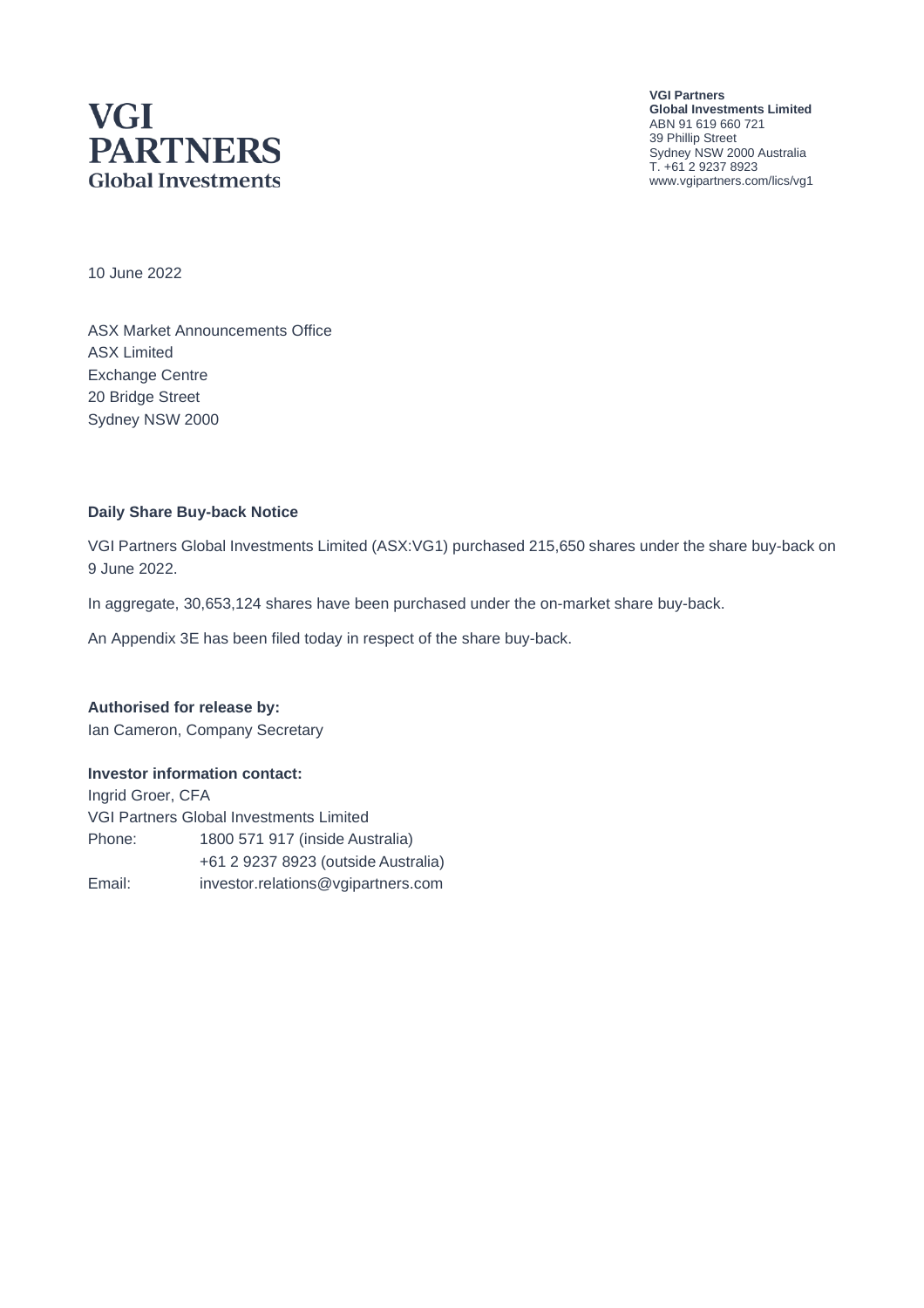*Rule 3.8A*

# **Appendix 3E**

## **Daily share buy-back notice (***except* **minimum holding buy-back and selective buy-back)**

*Information and documents given to ASX become ASX's property and may be made public.* Introduced 1/9/99. Origin: rule 3.6, Appendix 7C. Amended 30/9/2001, 11/01/10

| Name of entity                                 | ABN/ARSN       |
|------------------------------------------------|----------------|
| <b>NGI Partners Global Investments Limited</b> | 91 619 660 721 |

We (the entity) give ASX the following information.

#### **Information about buy-back**

1 Type of buy-back On-market buy-back within 10/12 limit

2 Date Appendix 3C was given to ASX

18 August 2020

#### **Total of all shares/units bought back, or in relation to which acceptances have been received, before, and on, previous day**

|   |                                                                                                                                              | <b>Before previous</b><br>day | Previous day |
|---|----------------------------------------------------------------------------------------------------------------------------------------------|-------------------------------|--------------|
| 3 | Number of shares/units bought<br>back or if buy-back is an equal<br>access scheme, in relation to<br>which acceptances have been<br>received | 30,437,474                    | 215,650      |
| 4 | Total consideration paid<br>or<br>payable for the shares/units                                                                               | \$67,086,182.85               | \$330,552.25 |

<sup>+</sup> See chapter 19 for defined terms.